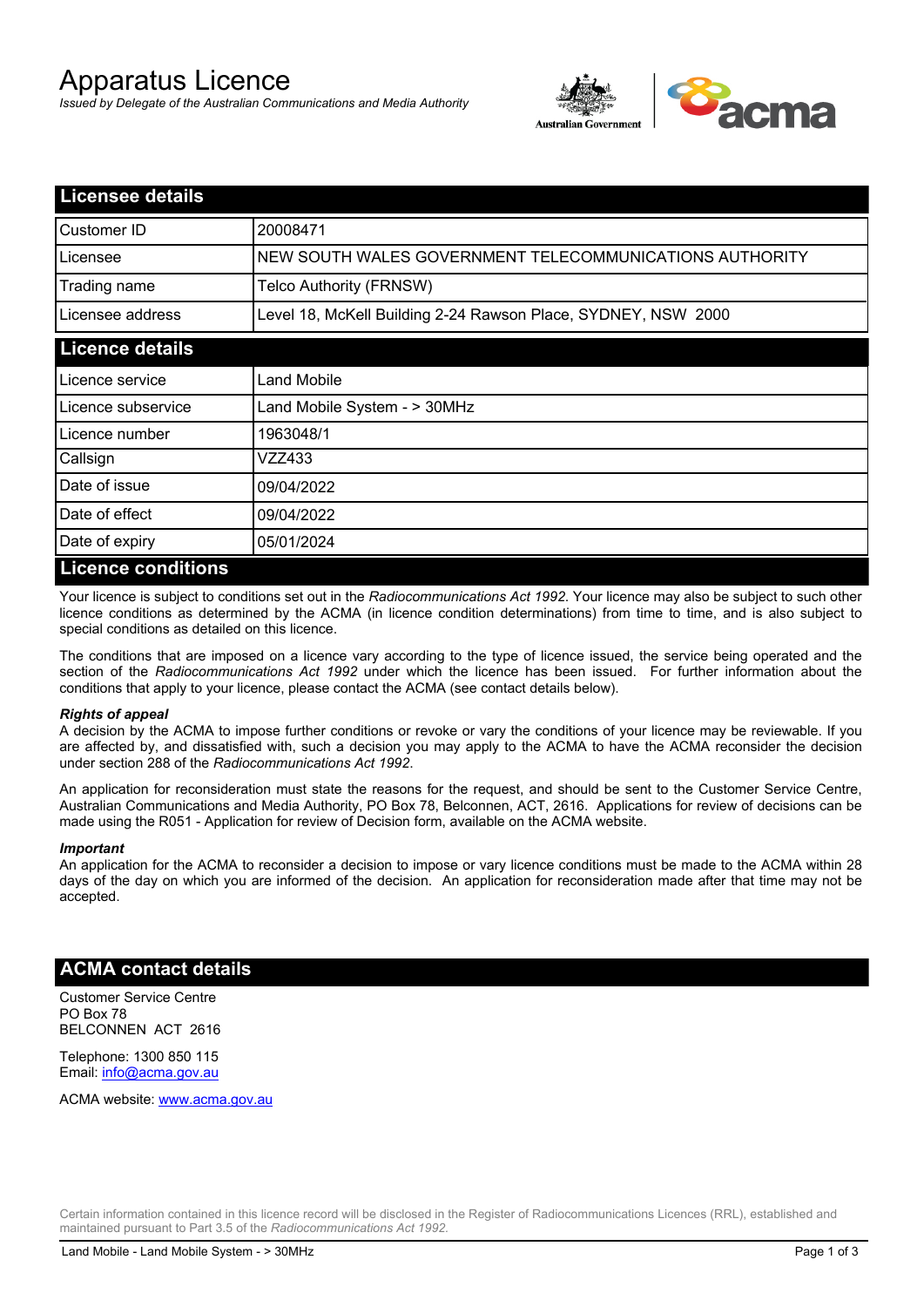## **Advisory Notes applying to licence no.: 1963048/1**

Conditions applicable to the operation of Land Mobile System station(s) authorised under this licence can be found in the Radiocommunications Licence Conditions (Apparatus Licence) Determination and the Radiocommunications Licence Conditions (Land Mobile Licence) Determination. Copies of these determinations are available from the ACMA and from the ACMA home page (www.acma.gov.au).